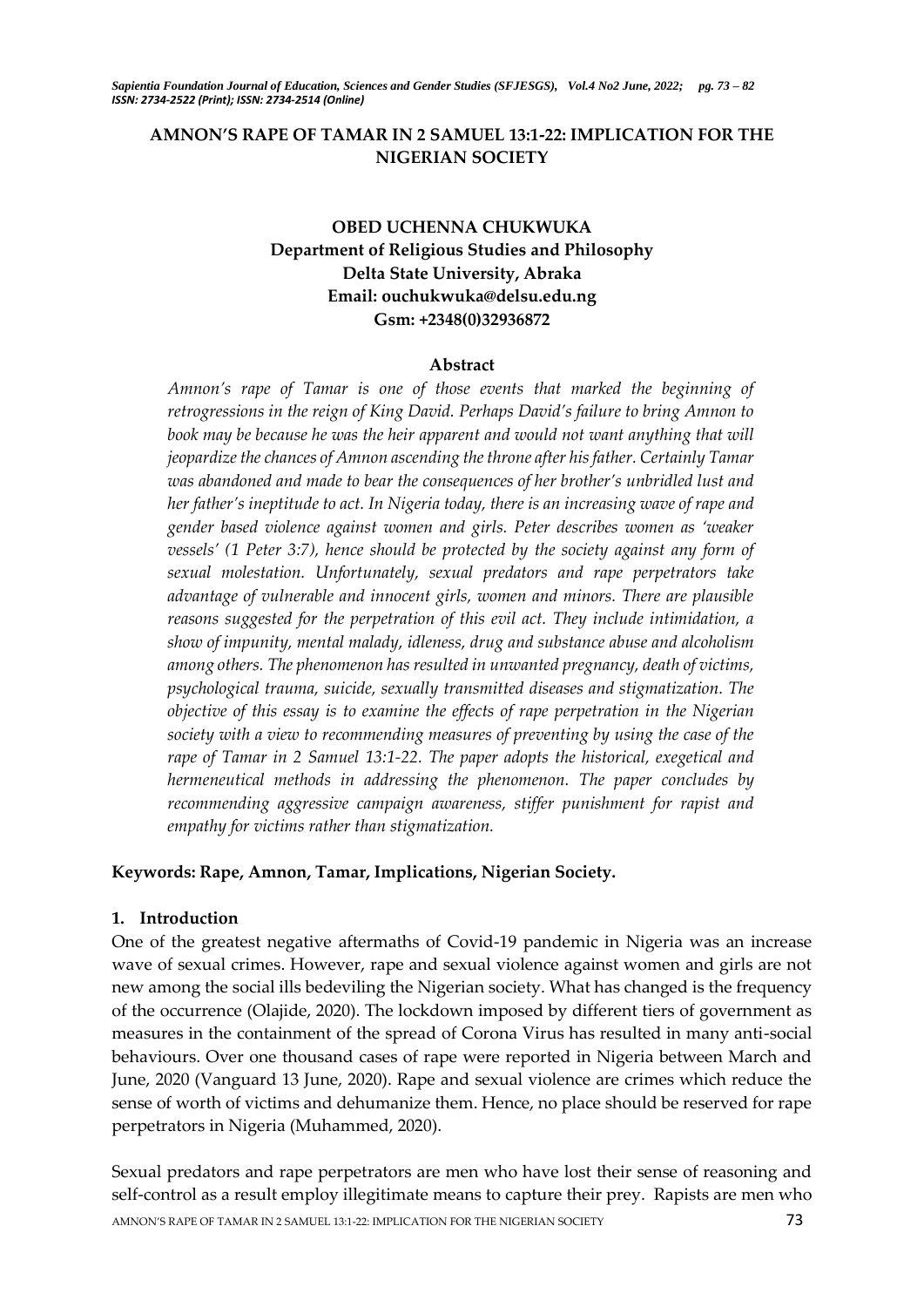engage in sexual violence and all manners of abuses by simply deceiving and taking advantage of unprotected women and girls. Since they are most often stronger than their victims, they can go any length to make sure that they achieve their evil purposes (Phiri, 2006). Rape can be perpetrated by an individual rapist or a group with each taking his turn. Painfully, most rapists are related or familiar with their victims. It is said that the true measure of a society can be found in how it treats its most vulnerable members (Nwokeocha, 2009).

Nigeria, in the recent times has witnessed several cases of rape. For example an undergraduate of University of Benin, late Miss Vera Uwaila Omozuwa was gang-raped and murdered by her assailant right inside her church where she was studying for examination. The incidence was widely condemned by Nigerians with her fellow students calling for the immediate identification and prosecution of the perpetrators (Vanguard, June 16, 2020, pp. 5, 13). Thanks goodness that the NPF was able to arrest the suspects who are now facing trial. Another pathetic example of violent rape was that of a twelve years old girl in Dutse, Jigawa State who was raped severally by twelve men of which, one of the rapists was a 57 years old man. Also a-21 years old Charity Ngozi Eze was raped and murdered by her suspected attackers in the premises of Ogrute Primary School at Imufu, Igbo-Eze North LGA of Enugu State while attending extra-mural class for the 2019 UTME (Vanguard Tuesday August 18, 2020, pp. 32). Mrs Agnes Okekpe was also raped until she went into coma by suspected herdsmen at Ebenebe in Akwa North LGA, Anambra State but died in Ebonyi State few days later (Vanguard, Wednesday July 1, 2020). The upsurge in rape cases touches on the mental state of the average citizen. In fact, it has reached a crisis level. Reacting to this ugly trend, the minister for information and culture, Lai Mohammed described the action of rape perpetrators as cruel and barbaric which offends human sensibility and decency (Vanguard, June 3, 2020).

Many reasons have been advanced as responsible for this societal evil which include impunity, drug abuse, mental disorder, alcoholism, ritual purposes, drug and substance abuse on the part of the perpetrators. Similarly, ignorance, indecent dressing, naivety, lack of precaution are said to be responsible for rape on the part of the victims. Whatever is the reason, rape has resulted in sudden death of victims, suicide, injury, unwanted pregnancy, psychological trauma, sexually transmitted disease, loss of self-worth and stigmatization (Nnachi, 2011).

The objective of the paper therefore is to examine the factors responsible for the spate of rape in Nigeria with a view to recommending measures of curbing the menace. The implications of 2 Samuel 13:1-22 will be considered also. The paper adopts the historical, exegetical and hermeneutical methods in interpreting the text and addressing the phenomenon. The paper discovers that although there are existing laws in Nigeria that are meant to protect women and girls from sexual abuses, the laws are not properly domesticated and sufficient in deterring sexual offenders. Hence many women right groups have risen en-mass to seek and canvass for stiffer sanctions and the review of those existing laws.

AMNON'S RAPE OF TAMAR IN 2 SAMUEL 13:1-22: IMPLICATION FOR THE NIGERIAN SOCIETY **74** The paper reviews some related literature on the menace of rape in Nigeria. The causes and consequences of rape are highlighted. Being theological, the paper did an exegesis (explanation) of the periscope. The implication of Tamar's rape for the Nigerian society was discussed. The paper concludes by providing some recommendations and the expected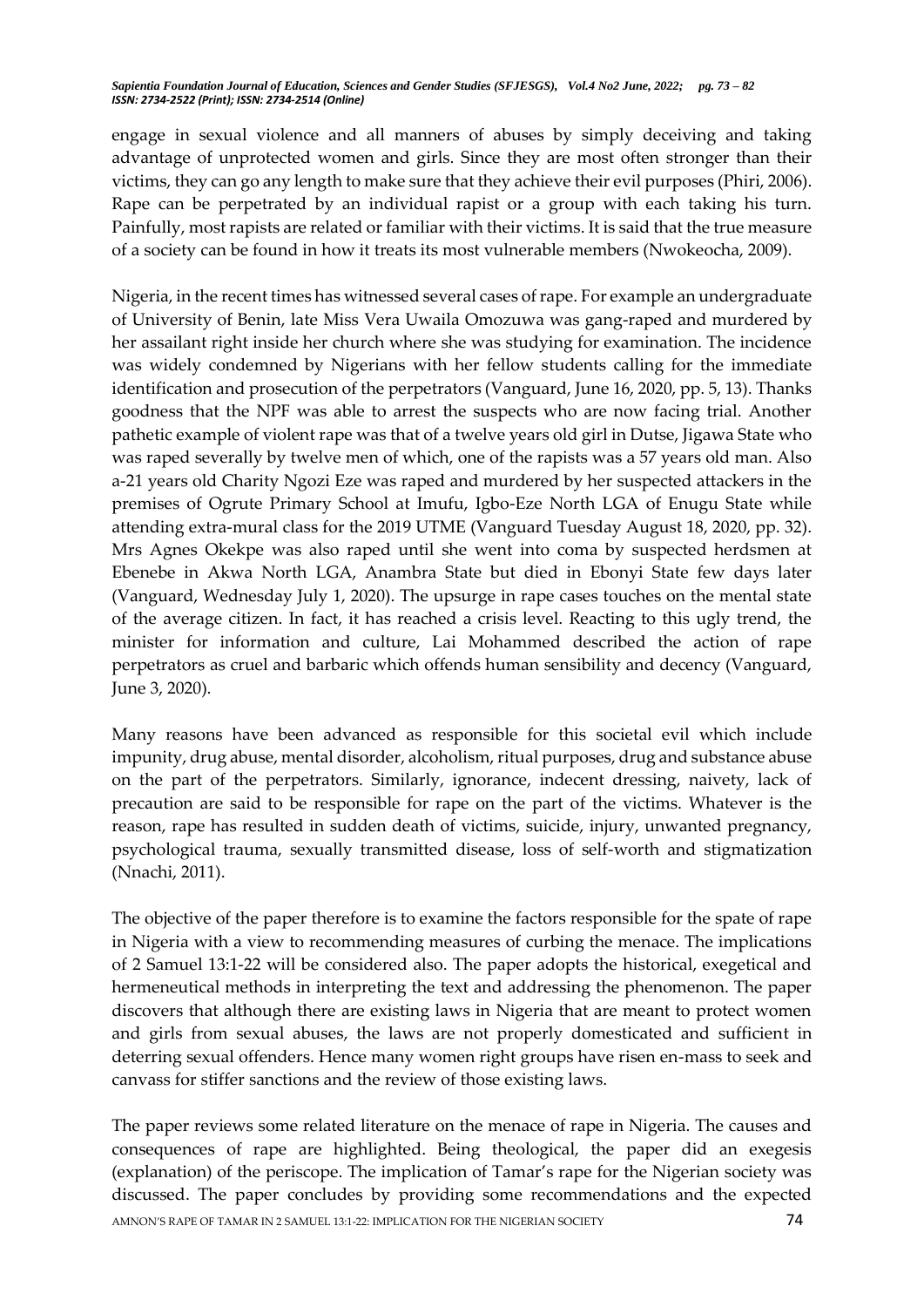outcome when such measures are experimented. We will now proceed to critically examine what rape is.

# **2. Definition of Rape**

Originally, rape was understood to mean the act of taking or abducting a woman or a girl by force in order to have a carnal knowledge of her against her wish. However, rape has been redefined under various legal systems to include other things of forced sexual activity by person of either sex. That is to say, rape perpetrator could either be a male or a female who seizes by force the opposite sex with the mind to plunder, destroy or despoil his/her victim. This extrapolation of the concept of rape does not preclude homosexuality and lesbianism which are also growing phenomena. However, Fortune (1993) believed that rape of a man or boy is very rare in the Nigerian society. In this paper therefore, we shall limit our understanding of rape to mean sexual assault or violation against a woman or a girl child by a male counterpart.

Part 11, Section 1 of the Sexual Offences Acts (2006) states that a man commits the offences of rape if he has sexual intercourse with a woman without her consent and knowing that the woman does not consent to sexual intercourse or recklessly not caring whether the woman consents or not. Consent shall not be treated as existing where the apparent agreement to sexual intercourse is extorted by physical assault or threat or fear of physical assault to the complainant or to third person or obtained false or fraudulent representation as to the nature of the actor the identity of the offender. Penalty for rape is at least 15 years imprisonment or life imprisonment on conviction by a Circuit Court. In addition, any attempt to commit the offence of rape is liable on conviction in a Circuit Court where at the time of the attempt he was armed with a dangerous or offensive weapon or instrument, to imprisonment for a term not exceeding ten years. The Sexual Offences Act was promulgated by the Act of the National Assembly in 2006 but came into effect in 2011.

# **3. Literature Review on Rape in 2 Samuel 13:1-22**

The rape of Tamar by her brother Amnon has been described by Trible (1984) as "the royal rape of wisdom". He states further that Amnon muffled Tamar's voice and ignored her pleading: 'Do not violate me'. The result of the violation was the hatred which he developed towards her. But unlike contemporary women, she took ashes upon her head, tore the long robe that was upon her, and putting her hands upon her head, she went out and wept. She did not keep it to herself (Akintunde & Labeodan, 2006). This attitude of Tamar to a violation of her virginity and right is a missing gap in the contemporary time. This paper is aimed at encouraging the raped to emulate Tamar and speak out for help.

AMNON'S RAPE OF TAMAR IN 2 SAMUEL 13:1-22: IMPLICATION FOR THE NIGERIAN SOCIETY **75** There are several cases of rape in the Old Testament. They include the rape of Dinah in Genesis 34. Dinah was violated by Shechem, the son of Hamor, a Hivite prince. Even though Shechem was ready to marry Dinah having violated her, but he was killed in revenge by Dinah's brothers. This action of taking laws into one's hand should not be tolerated. Contrarily, the culture of silence which King David demonstrated over the rape of his princess by the crown prince is condemnable. This also is gap to be addressed in this paper. Judges 19:1-30 contains a story of a woman whose name was not mentioned. It is a sad story of violence against women, rape, murder, betrayal and dismemberment of rape victim. It simply amplifies male dominance and brutality against women (Trible, 1984). Commenting on the dastardly act, Deidre (2014) & Akintunde (2002) agree that the story depicts an account of female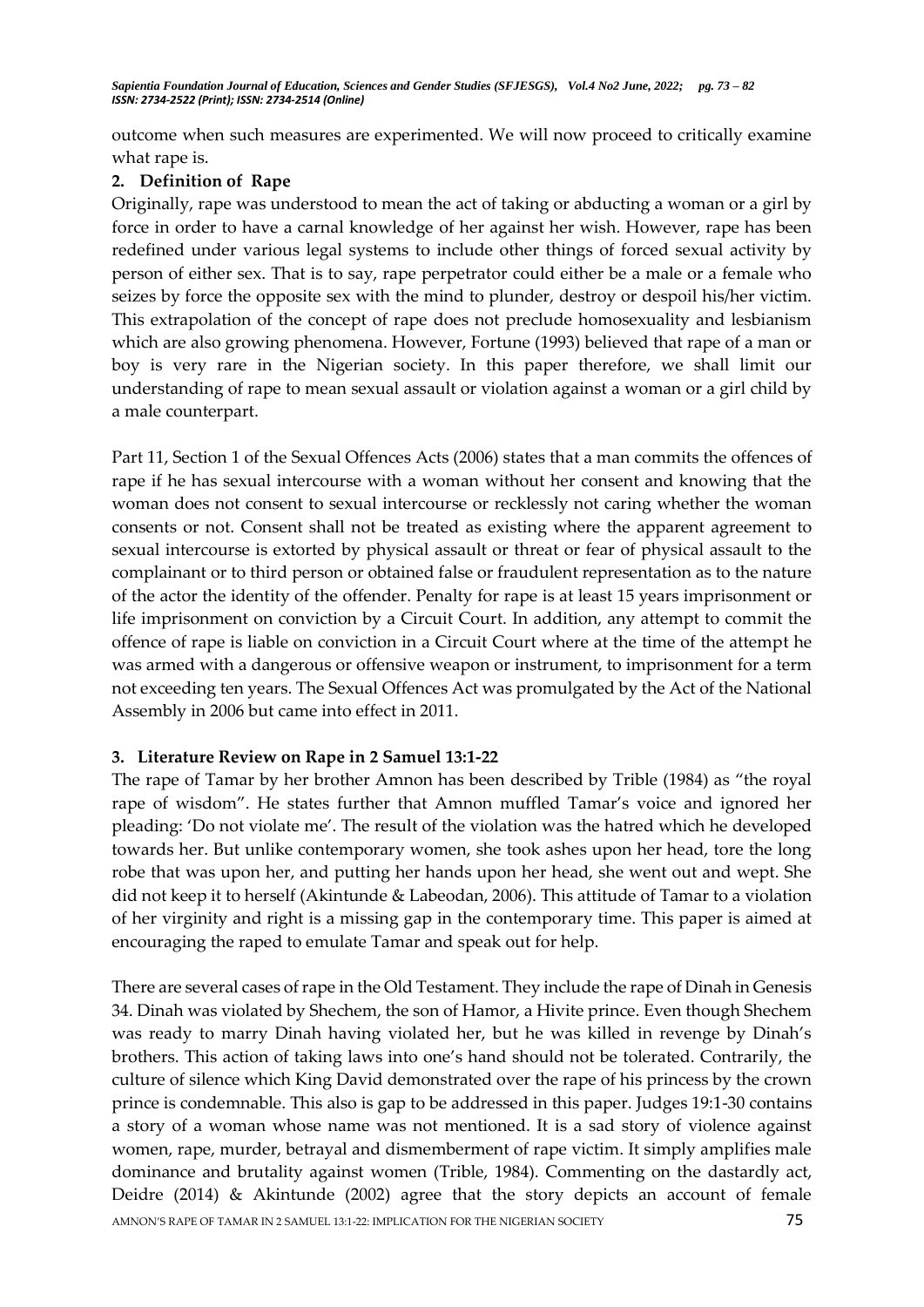helplessness, abuse and annihilation. The woman was not only raped but was also killed and butchered.

Akintunde (2002) perceives rape as an infringement on the right of women and girls as a result, should not be trivialized. She adds that rape is a global challenge which is experienced among people of different races, colours and classes. Unfortunately, rape has not been given the global attention it deserves. This is a lacuna which this paper wishes to address. Nnachi (2008) decries the fact that sexual offences Act passed by the National Assembly since 2006 has not been rightly domesticated in most states in Nigeria. As a result, rapists have continued with their wicked acts unhindered. Nnachi (2011) in his book "Exploration in Sex and Gender Issues" defined rape as an act of seizing a person and forcing sexual intercourse on the person, especially a woman or a girl, to have sexual intercourse against the will of the person.

In describing rape, Iroleh (2006) opines that rape is a violation of the sexual right of the opposite sex. Corroborating this position of Iroleh, Nnachi further adds that rape is associated with violence and expression of wickedness devoid of the feeling of the opposite sexual partner. Because rape involves the use of force by the rapist, the raped most often is left with injury and in severe cases can lead to death. It is on these possible effects that Ridout (1974) challenged the modern society to collectively rise up to wage war against rapists who have destroyed the life of some women and girls.

## **4. Hermeneutical Analysis of Amnon's Rape of Tamar in 2 Samuel 13:1-22**

Amnon's rape of Tamar represents a very crucial point in the reign of King David. It marks the beginning of the decline of the reign of David and the unity of Israel under King David. The first ten chapters of 2 Samuel record the beginning of the reign of King David. The rest chapters (11-24) records a steady decline and failures of King David resulting in the division of the Kingdom of Israel. Amnon's rape of Tamar is found in the centre of the book. Preceding it is the narrative of King David and Bathsheba and the murder of innocent Uriah (2 Samuel 12:10-11). King David reigned in Israel between 1010-970BC (Hayford, 2012; Scoffield, 1990).

Tamar happened to be the only daughter of King David whose name was mentioned alongside nineteen sons. Her mother was Maacah (2 Sam. 3:3; 13:4) and is mentioned after Ahinoam (mother of David's firstborn, Amnon) and Abigail (mother of David second born, Kileah). Maacah was a daughter of King Telmai of Geshur, a small Canaanite kingdom that Israel failed to conquer which is located at the eastern border of the sea of Galilee in the Bashan (2 Sam. 13:37; Deut. 3:14; Ps 18:50).

Culturally, sexual offences were considered not only offence against a girl but also against her father. According to Gen. 11:27-30, 20:2, marriage between half-siblings is viewed as lawful rather than incestuous. Tamar grew up in the Palace of Jerusalem and lived during Israel's golden years under the reign of her father, King David. Incest was punishable by death as it is equated with murder (Lev. 20:17). If a girl was raped before she was betrothed, the rape was regarded as establishing a marriage. The man must pay a fine to the father of the woman and must marry her without any option of divorce (Deut. 22:28-29). The ruling protected the woman and any child born as a result of the rape. As a prelude to the periscope, we undertook an examination of the socio-historical milieu of the text which shall now form the basis of our interpretation of the text.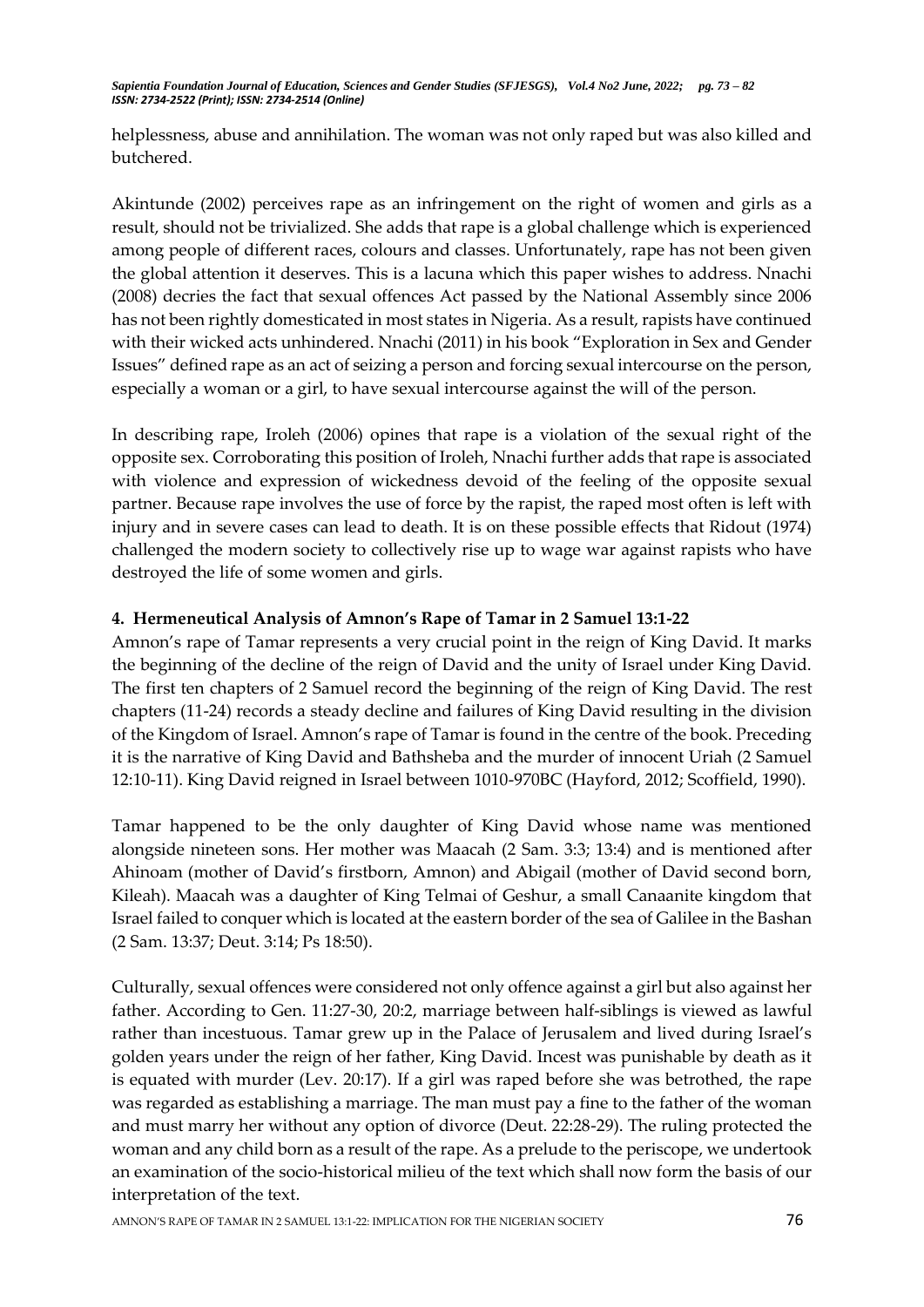Tamar was a very beautiful princess daughter of King David. She was about fifteen years old when she was raped by Amnon, the crown prince, who was about twenty-two years of age. King David was about fifty three years old while Absalom was twenty years old. Amnon developed an unreasonable love or attraction for his half-sister, Tamar which became a precursor for the disaster that came upon David's family. He was obsessed with Tamar to the point of illness but was aware that Tamar was still a virgin which made it impossible for him to do anything to her. He was unable to find opportunity to satisfy his infatuation. Tamar lived with other princesses in a separate apartment far removed from the princes and were looked after in a chaperones. The objective of this arrangement was to protect the princesses from any possible predator. As a way of helping Amnon to accomplish his evil plot, his friend and cousin, Jonadab who was the son of King David's brother, Shimeah advised him to pretend to be sick and request that Tamar should be sent to look after him. Amnon took this counsel, made the request that Tamar should come and look after him and immediately Tamar left for Amnon's house.

Immediately Tamar arrived, she began to bake and prepare meal for her sick half-brother. However, when Tamar presented the food, he refused to eat. Instead Tamar was asked to take the meal to his room where he would eat from her hands. When Tamar brought the food to him, he grabbed her and demanded to have sexual intercourse with her. Considering that Tamar was only 15yrs of age, Amnon or the King should have requested for the services of a nurse or an adult who has the expertise or experience to look after sick people. It was only a pretense and a snare that he had designed to trap his virgin sister. Unknown to the King, he granted Amnon's request. To him, the ruse worked and he seized the opportunity to satisfy his lustful desire. When he demanded that Tamar should ask every other person to leave, Tamar should have been able to discern that her brother was up to something sinister but gullibility and naivety dulled her suspicion.

"No, my brother, do not force me; for such a thing is not done in Israel; do not do anything so vile" (v. 12). Those were the words of Tamar to her lustful brother. She could not imagine the shame that will follow her and what people will say about a crown prince. Tamar offered to marry him, if only he could discuss his intention with the king. Tamar believed that the King will not object to such a request. Unfortunately, he was not interested in marriage; He was only driven by lust. Tamar was sexually violated despite her persistent plea for mercy. Amnon was stronger than Tamar as a result she was not able to defend herself from violation. According to Adeyemo (2006), his lust overrode all thoughts about family honour and concern for what would become of Tamar.

AMNON'S RAPE OF TAMAR IN 2 SAMUEL 13:1-22: IMPLICATION FOR THE NIGERIAN SOCIETY **77** As soon as Amnon succeeded in raping his sister, he despised her and commanded her to leave his house. He decided to send Tamar away shamefully and empty- handed without paying to her father the prescribed 50 shekels of silver and making plans to take her as wife (Deut. 22:28-30). Tamar refused to leave instead advised her brother saying, "No, my brother; for this wrong in sending me away is greater than the other that you did to me, but he would not listen to her" (V. 16b). Rape is strictly forbidden by God. Why was sending Tamar away an even greater sin? By throwing her away, he made it look as if Tamar had made a shameful proposition to him, and there were witnesses on her behalf because he had sent the servants away. Amnon's crime destroyed Tamar's chances of marriage because she was no longer a virgin, she could no longer be given out in marriage. Rather than show remorse, he hated her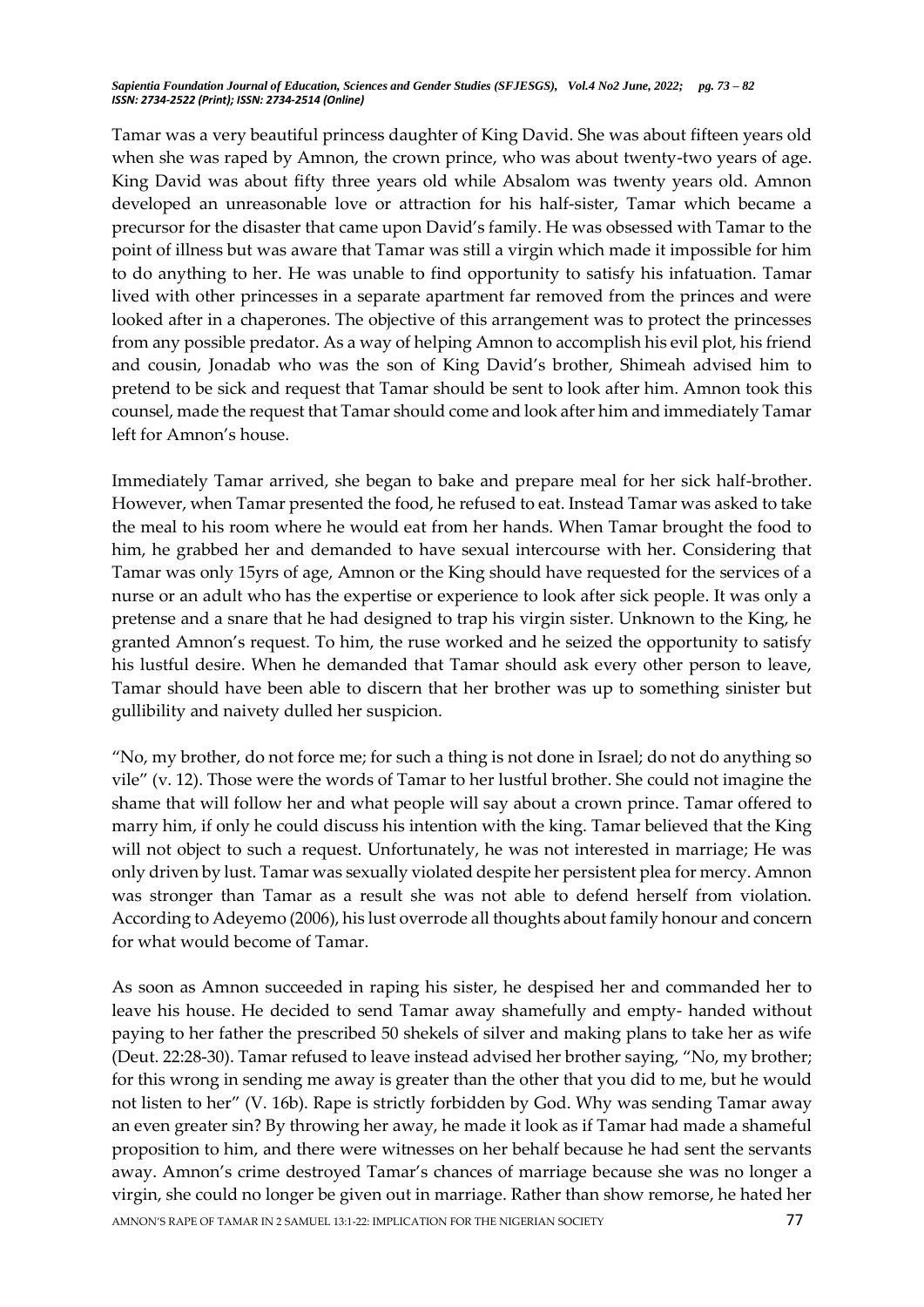and did not want to see her any longer. As at the time his servant threw Tamar away from his house, she was still clothed in her virgin dress as one of the royal daughters.

Tamar eventually left Amnon's house with great mourning and lamentation, pouring ashes on herself and rending her robe. When Absalom saw his sister in such a pitiable state, he asked if Amnon had been with her. Thereafter, persuaded his sister not to allow herself be disturbed by what her brother had done to her. Subsequently, Tamar remained a desolate woman, in Absalom's house. When the news got to the king, he became angry but did not reprimand or prosecute his son for such an abominable act. According to Adeyemo (2006), David's confidence may have been shaken by the remembrance of his abduction of Bathsheba and the murder of her husband. Absalom hated Amnon for raping his sister and was not in talking terms with him but waited for a time to revenge. The failure of King David to decisively address the rape of Tamar forms a gap to be addressed in this paper. Let us look at the relevance of this to the Nigerian society.

## **5.1 The Problem of Rape in Nigerian**

The Nigerian Communal Code, according to Aekermann (1999) refers to rape as an act of having unlawful carnal knowledge of a woman or girl without her consent, or with her consent, if the consent was obtained by force or by means of threat or intimidation of any kind or by fear or harm or by means of false and fraudulent representation as to the nature of the act, or in the case of a married woman, by impersonating her husband is guilty of an offence, which is called rape. Rape is classified as sacrilegious in many societies. It is conceived as violent social and sexual crime and may attract punishment by death or jail term (Akintunde, 2002 & Nnachi, 2011).

A sexual predator (rapist) hunts, attacks and plunders and sometimes kills for sexual satisfaction or gain. In other words, a rapist is someone who seeks to satisfy his sexual desire by unlawfully hunting down, attacking and plundering his victim. (Keefe, 1993). According to Olajide (2020), what is new today in Nigeria is that the various lockdown imposed on citizens by various levels of government has given rapists an unusual proximity to their prey (victims). He further states that rapists are everywhere including homes, sports arena, business premises, schools, cultural centres, etc. There are no special features to identify rapists (Edeh, 2020). They are usually ubiquitous and familiar with their victims.

Rape and similar gender-based offences remain threat to national development and family cohesion. Hardly does any day pass without cases of rape being reported in Nigeria. Aremu (2020) believes that rape incidence is usually under reported especially those involving family relations and close neighbours. The fear of stigmatization makes some victims to endure rape rather than report it to the law enforcement agents. Other factors that make the identification and prosecution of rape cases difficult include protection of rapist by the society, fear of the mother of victim being scolded by husband or husband's relatives, unwillingness to act without financial inducement by the law enforcement agents and outright blame of victim for improper conduct or dressing which may have attracted the rapists. Rape was on the increase as a result of COVID-19 lockdown. In fact, it has become another pandemic in Nigeria.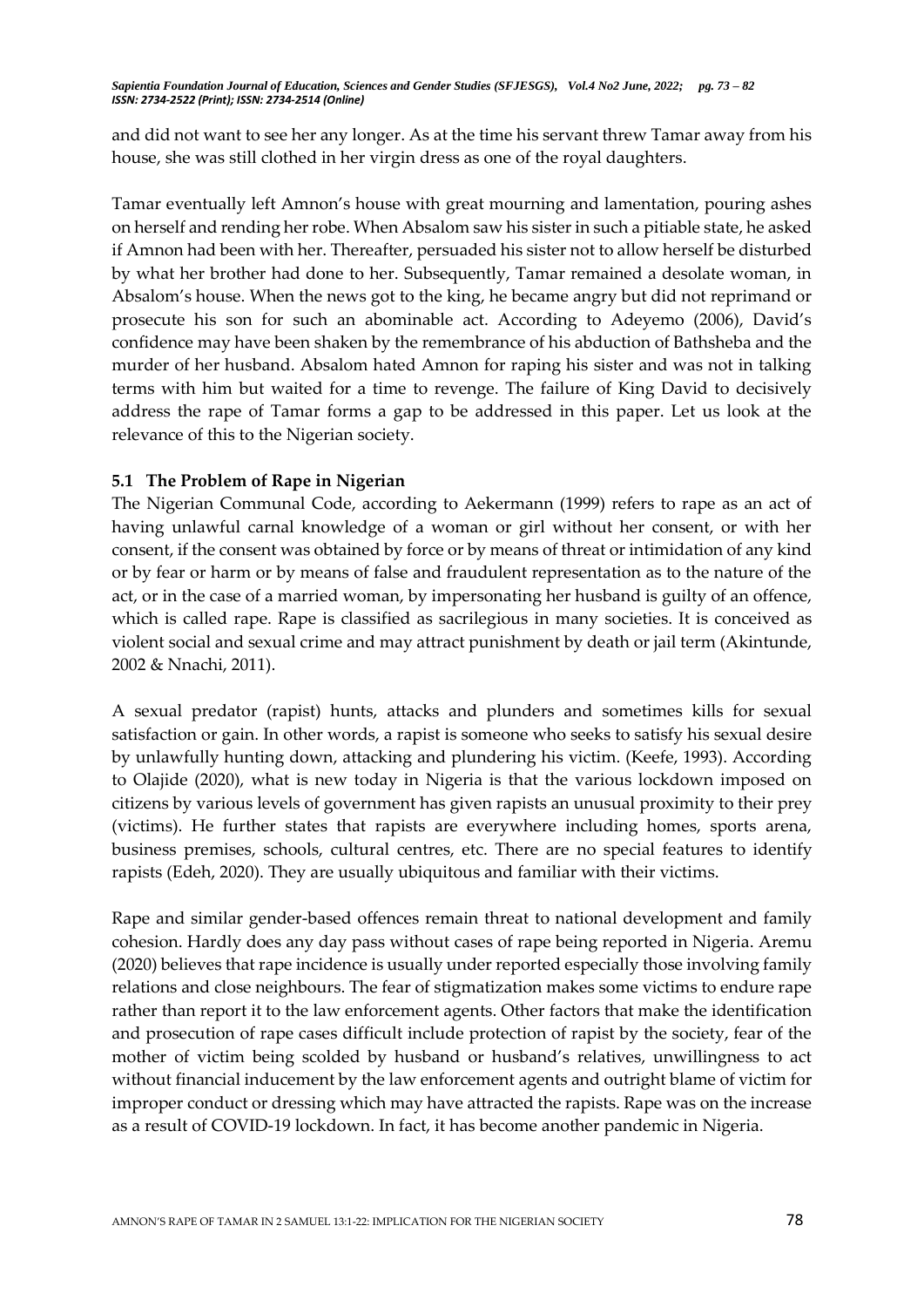# **5.2 Causes of rape**

There are many causes of rape in Nigeria but in this essay, we shall discuss the most important ones which include:

A show of impunity by the rapist. Sexual predators do not hunt and attack their victims because of offences neither do they rape as a revenge for an offence. They basically attack their victims as a show of impunity. Rapists seek for victims who are considered incapable to effectively resist or retaliate. Sexual offenders plunder their victims with the mind that nothing will happen in terms of retribution or prosecution. They feel secured from any reprisal attack or injurious consequences of their actions or behaviour. Unfortunately many rapists are allowed to move away with their evil actions. The government is slow in prosecuting sexual offenders. In fact, some law enforcement agents collect bribe from perpetrators and are assisted to evade the consequences of their actions (Nwaokeocha, 2009 & Nnachi, 2011).

Mental health crisis is another contributing factor to the incidence of rape. We live in such a time when cherished moral values of the society have been jettisoned by some individuals who have lost human sensibility. Modernity has adverse effects on the society to the extent that many people are no longer interested in knowing what is right or wrong. Adventure has made some modern youths to engage in all forms of senseless behaviours and crimes. Some individuals in the society do not see rape as a crime against humanity rather they see it as a mere adventure and curiosity which is a bye product of mental health crisis (Aghahowa, 2018; Broner, 2014).

Most of the rapists apprehended during the act have been found to be under the influence of Drug and substance abuse. Drug and substance abuse is known to be the bedrock upon which all manner of crimes in the society rest. Most sexual offenders are known to be under the influence of drug which is meant to psyche them up. Rapists are themselves victims of drug or substance abuse. Drug or substance abuse is one of the signs of family failure. In fact, some are simply irresponsible (Aderigbe, 1996; Keefe, 1993).

Rape perpetration is also linked to alcoholism. Closely related to drug and substance abuse is excessive consumption of intoxicants such as alcoholic drinks and beverages. Some young people are addicted to alcohol thereby making them susceptible to criminal tendencies (Aghahowa, 2018; Broner, 2014).

Having dealt with the causes of rape, it is apt to consider some of the consequences.

## 5**.3 Some Consequences of Rape**

In many instances, violent rape has resulted in the death of victims. Some sexual predators and rape perpetrators rape their victims to death. Death associated with rape is common place in Nigeria. Recent examples include Miss Vera Uwaila Omozuwa of UNIBEN, Charity Ngozi Eze of Imofu, Igbo Eze North LGA of Enugu state, Mrs Agnes Okekpe raped at Ebenebe and died on 1st July, 2020.

Some armed assailants and sexual offenders do have forceful carnal knowledge of women and girls during their operations. Such sexual molestation, in some cases, results in unwanted pregnancy which places the victim in a dilemma.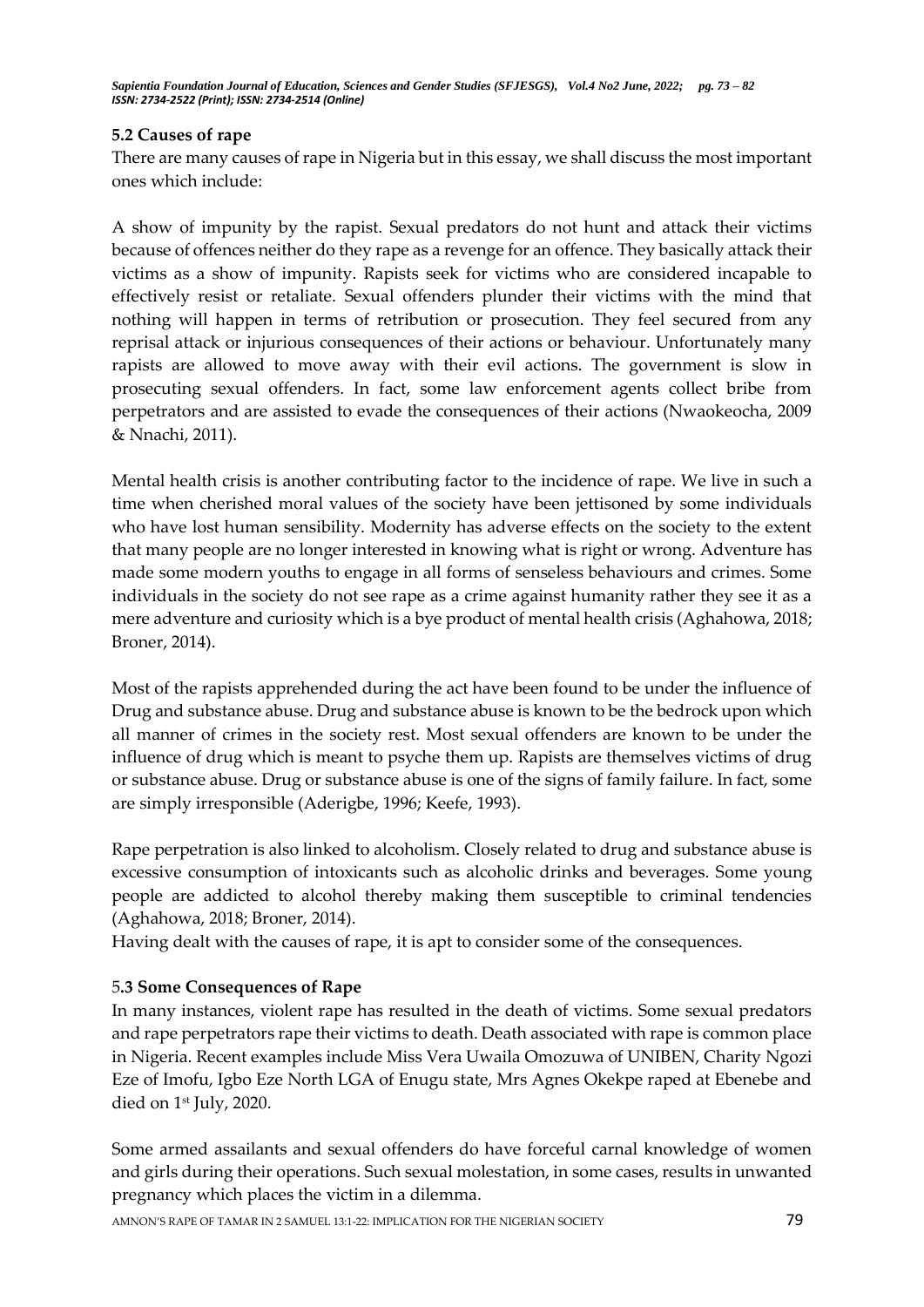Most rape and sexual violence victims do not want to speak out or report to the law enforcement agents for fear of stigmatization. The trepidation for stigmatization has made many victims of rape and sexual assaults to suffer in silence. Since most victims do not want to be tagged by the society, they tend to conceal sexual violence and rape against them (Trible, 1984, Deidre, 2014).

Sexual violence and rape do come with psychological torment and trauma. The remembrance of sexual violation or molestation by some victims leaves many of them psychologically disturbed. In some severe cases, they could lead to other health conditions that are detrimental to human existence.

Sexually transmitted diseases such as HIV/AIDS, Syphilis, Gonorrhea, etc. can be contracted by victims of rape. Some sexual predators deliberately rape their victims with the intention of transmitting deadly diseases.

Some victims of rape and sexual assault ended up committing suicide to permanently end the trauma. Some rape victims lack sufficient inner strength and the adversity quotient (AQ) to withstand the shock as a result they prefer to take their life. Indeed, the experience can be so traumatic to the extent that in the absence of adequate therapy, the victim can resort to ending her life. However, suicide is never an option as the survivors still have the opportunity of living a normal life (Phiri, 2006; Nwaokecha, 2009).

# 5**.4 Biblical Remedy for Rape**

In Leviticus 18:1ff, we find laws of sexual immorality. All manners of sexual misdemeanors are forbidden by God. In v.9, the Israeli men are warned by God never to uncover the nakedness of any woman who is not a wife, especially of a sister, the daughter of one's father, or the daughter of one's mother, whether born at home or elsewhere; their nakedness shall not be uncovered. Here, to "uncover" is used as euphemism for sexual intercourse. The Church in Corinth, at a time, was notorious for unwholesome sexual behavior. Apostle Paul, in his first letter to the Corinthians denounced persons who engage in illicit sexual relationship such as rape, sleeping with one's step-mother, etc(1 Cor. 1: 8).

The believer is commanded not to associate with any brother who is persistently engaged in sexual immorality which is not for punitive but redemptive purpose (1 Cor. 5:11).Indecent sexual behavior is as old as man. It is one of those sinful habits that comes from within a man, which also defies him (Matt.15:) but should not be tolerated. Any sexually immoral person who genuinely repents and turns a new live is promised forgiveness by God and acceptance by the Church.

AMNON'S RAPE OF TAMAR IN 2 SAMUEL 13:1-22: IMPLICATION FOR THE NIGERIAN SOCIETY **80** The New Testament presents two effective remedies for rape and other sexual sins. They are: abstinence and self-control. The act of abstaining, refraining from indulging a desire or appetite is highly and strongly recommended by the Bible as a panacea against all manner of sexual immorality. Sexual instinct is inherent in man but the ability to put it under control is what distinguishes humans created in God's image from lower animals. Similarly, self-control plays a vital role in maintaining a sane society free from sexual harassment and violation. According to Pauline Theology, there are no laws for any believer who practices self-control (Gal.5:23). The ability to control one's sexual desire and impulses helps to prevent all manner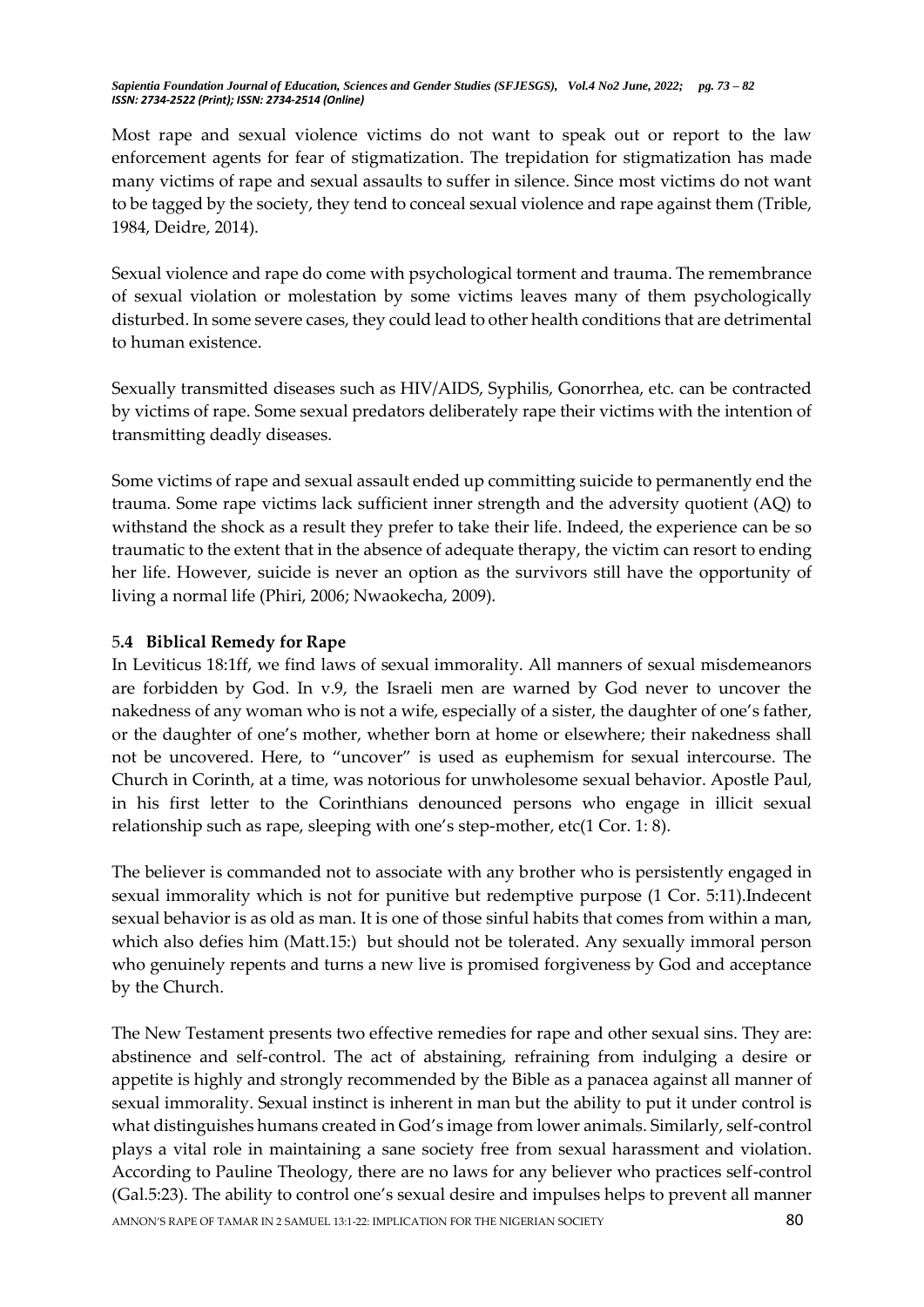of embarrassment and illicit sexual acts. In social relationship, the Christian is expected to exercise restraints in dealing with others especially, the opposite sex. To be able to exercise self-control is to walk in the Spirit (Gal. 516). Victory over the desires of the flesh comes by avoiding the pull of the flesh. However, anyone who is unable to exercise self-control is admonished to marry or re-marry (Gal.5:9).

### **7. Conclusion**

Every reasonable Nigerian should be concerned about the ascendancy of rape and sexual violence against women and girls. Covid-19 pandemic has brought serious challenges of how to manage sanity in the society in the midst of a flurry of bestialities that keep erupting from everywhere (Orunbon, 2020). Orunbon argues further that the orgy of violence perpetrated across all ages manifests the baloney of infecting the left over values we hold unto with spider web. The incidence of rape and sexual violence has increased following the emergence of Corona Virus pandemic. Those who live in concentrated settlement and camps are daily face to face with sexual perpetrators and sexual predators. Regrettably, relations now rape the members of their family.

#### **References**

- Ackermann, D. M. (1999). "For such a thing is not done in Israel". violence against Women. An Unpublished Paper Presented at the 10th Annual Conference of the Concerned African Women Theologians held in Trinity College, Ghana, Odoler, 1999.
- Adeyemo, T. (2006). *Africa Bible commentary*. Word Alive Publisher.
- Aderibigbe, T. (1996). "Women rights: law and practice in Nigeria" in Layi Erinosho, et al (eds), *Women, Empowerment and Reproductive Health*. Social Science and Reproductive Health Research Network, Ibadan 1996.
- Akintunde, D. & Labeodan, H. (2002). *Women and the culture of violence in traditional Africa* (edited book). Oluseyi Press Ltd.
- Broner, D. (2014). "Tamar's voice of wisdom and outrage in 2 Samuel 13:1-22" in the *Academic Journal of CBE International*, October 13, 2014.
- Dobbins, R. (2006). *Teaching your children the truth about sex: discussing sexuality with your children from Infancy through Adulthood*. A Strange City.
- Edeh, O. (2020). The culture of silence in *Vanguard Newspaper* January 24, 2020, pp. 27 & 28.
- Fortune, M. M. (1993). *The nature of abuse in Pastoral Psychology*. Vol. 41, No 5, pp. 275-288.
- Hayford, J. W. et al (2012). *New Spirit- Filled study Bible*. Thamal Nelson.
- Keefe, A. A. (1993). "Rape of Women/Wars of Men" in Semeia, 61, *Women, War and Metaphor* (eds) Claudia V. Campant Carole.
- Iroleh, J. (2006). *Sexual and weak humans: understanding the intricacies of human sexualit.* Du-eDy Publications. R. Fontana, Society of Biblical Literature, 1993.
- Muhammed, L. (2020). Increase Wave of Rape in Nigeria in *Vanguard Newspaper*, June 3, 2020, p. 5, B.
- Nnachi, R. O. (2008). *Sex education in Nigerian schools: a psychological position*. Barloz Publishers Inc.
- Nnachi, R. O. (2011). *Exploration in sex and gender issues: a psychological guide for critical learning.* Hudson Judge Publishers.
- Nwokeocha, J. C. (2009). *Against immodesty: the 'It does not matter' mentality.* Baresi Concept.
- Phiri, I. A. (2006). Rape in Adeyemo Tokunbo, *Africa Bible commentary.* Word Alive Publishers, p. 393.